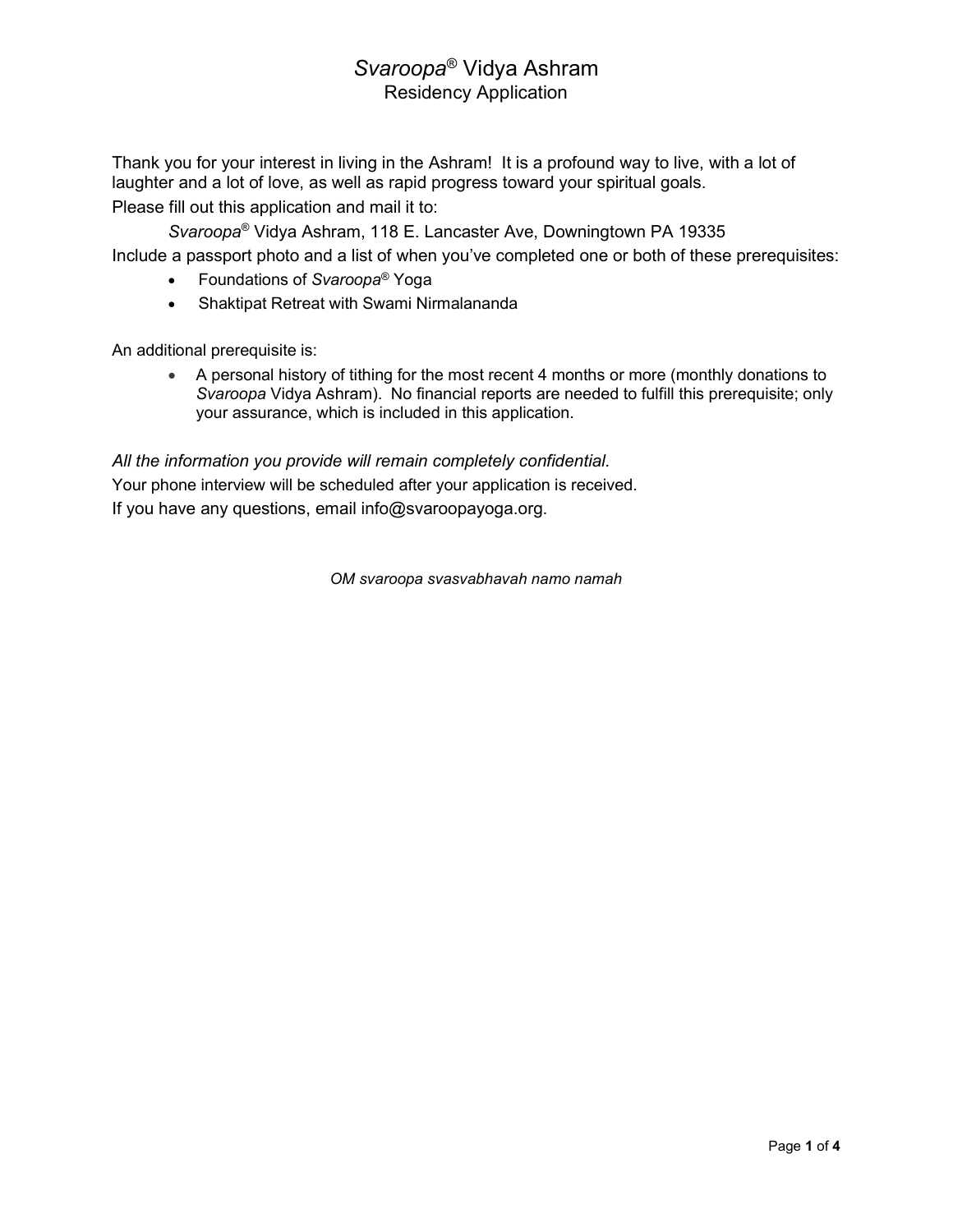| Sanskrit Name and meaning (if you have one): ___________________________________ |
|----------------------------------------------------------------------------------|
|                                                                                  |
|                                                                                  |
|                                                                                  |
| You are applying to be a resident for:                                           |
| <b>Three Months</b><br><b>Example 2 Longer Period</b>                            |
|                                                                                  |
| <b>Contact Information:</b>                                                      |
|                                                                                  |
|                                                                                  |
| Birthdate (mo/day/year) ______________________________                           |
| Are you married: Yes __ No __                                                    |
| If "yes," please provide the name of your spouse and contact information:        |
| If "yes," is your spouse also completing an application for residency? Yes No    |
|                                                                                  |
| Do you have dependent children? Yes No<br>If yes, list their names and ages:     |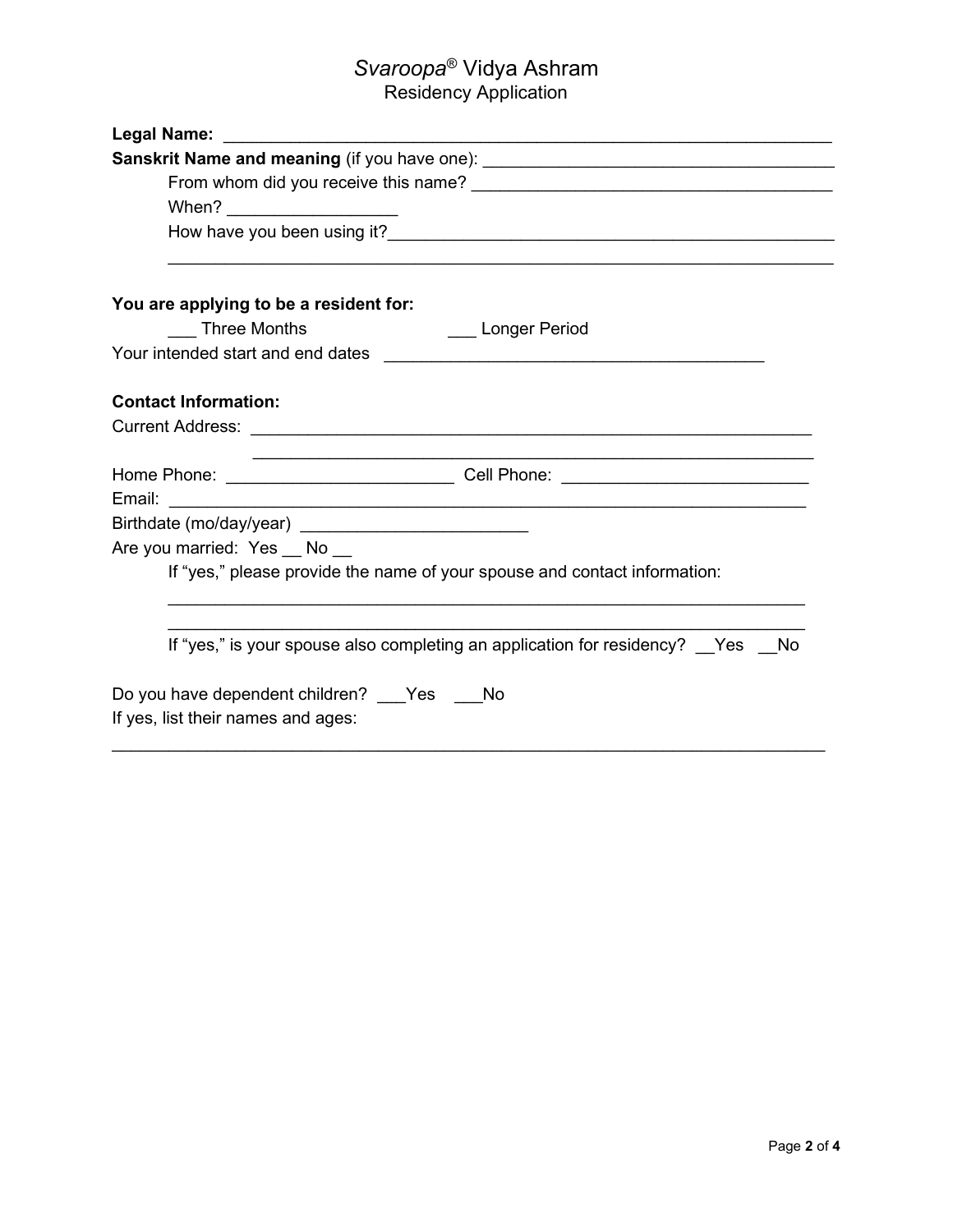Your Vision (use additional pages if you need more space): Reasons you want to live in the Ashram:

Your vision and preferences for living in community:

Specific skills and abilities you bring to the Ashram include:

Description of your current sadhana (daily spiritual practices):

Preferences for doing seva:

Have you ever lived in a similar community? If so, please describe your role and your experience.

Personal History (Attach a resume, if desired, in place of answering the next two questions). Educational Background: Degrees, Schools, Dates.

Work Background: Companies, Dates, Responsibilities.